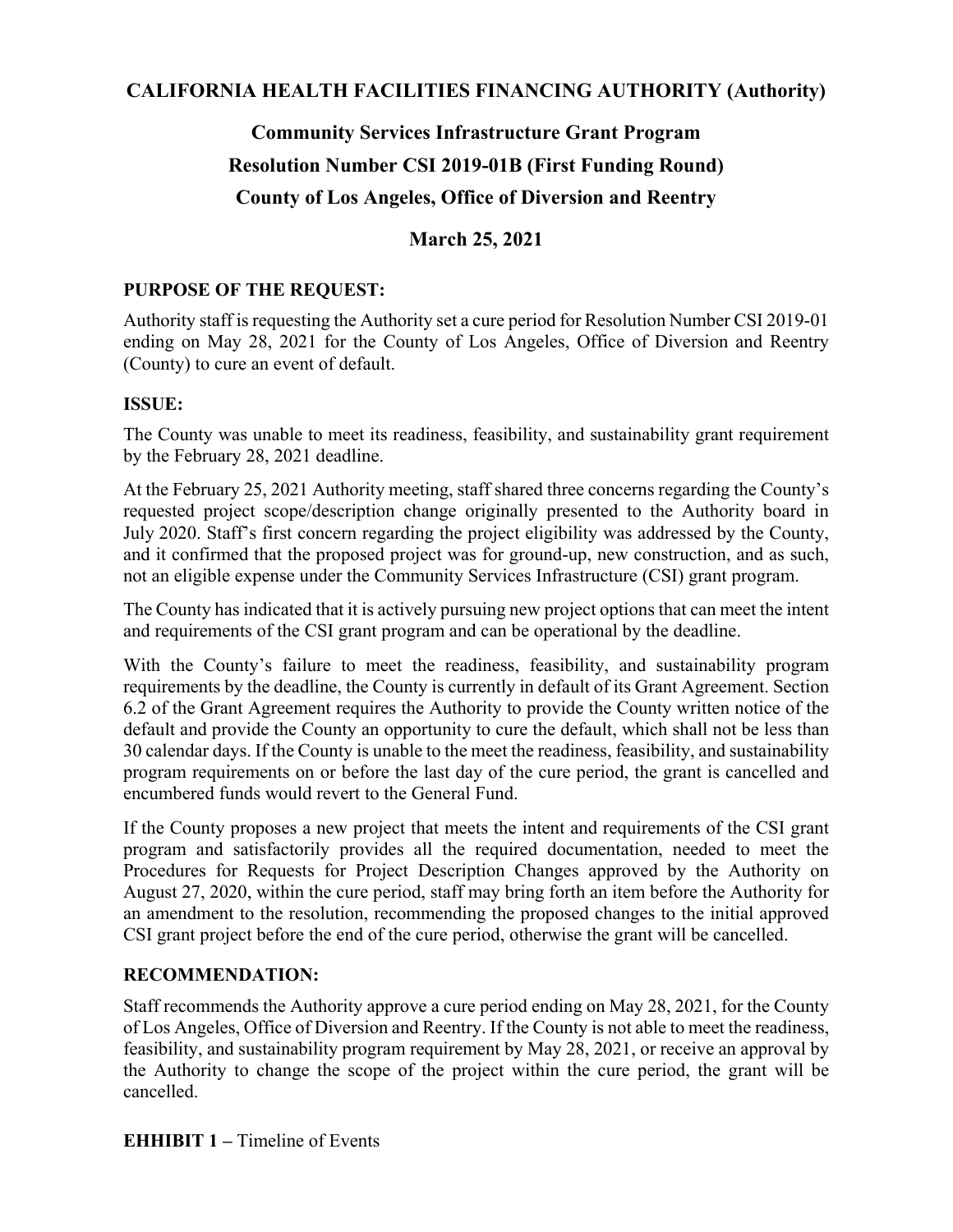# **EXHIBIT 1**

## **TIMELINE OF EVENTS**

#### **1. Initial Grant Award**

Approved: July 25, 2019

Award amount not to exceed \$6,000,000 to add at least 75 new beds in a new jail diversion program.

Resolution and Grant Period Expiration Date: June 30, 2022

## **2. Information Item - Request to change the approved project description and scope of the program**

Heard: July 30, 2020

County requested to change the approved project description and scope of the program. The change included relocating the project from the Salvation Army Bell Shelter to the LAC+USC Medical Center Recuperative Care Center (LAC+UCC RCC), and reducing the number of dedicated beds from 75 to 24 while retaining all grant funds.

Authority directed staff to present procedures of addressing requests for project description changes, and present the project changes at an upcoming Authority meeting, following the project changes description procedures.

# **3. Information Item - Request to change the approved project description and scope of the program**

Heard: February 25, 2021

Authority staff presented the following concerns regarding the requested project description change:

- 1. the project budget submitted appeard to be for ground-up, new construction, which is not an eligible expense under the CSI program;
- 2. the new project is integrated into a pre-existing project that is underway and expected to be completed in May 2021, raising concerns about supplanting grant funds;
- 3. the County states that neither certification nor licensing is required for this program. This raises concern because if mental health treatment would be provided on-site, then a Medi-Cal site certification is most likely required.

Additionally, Authority staff reported that they were missing supporting documentation as required by the project description change procedures and anticipated that the County would miss its second extension of February 28, 2021.